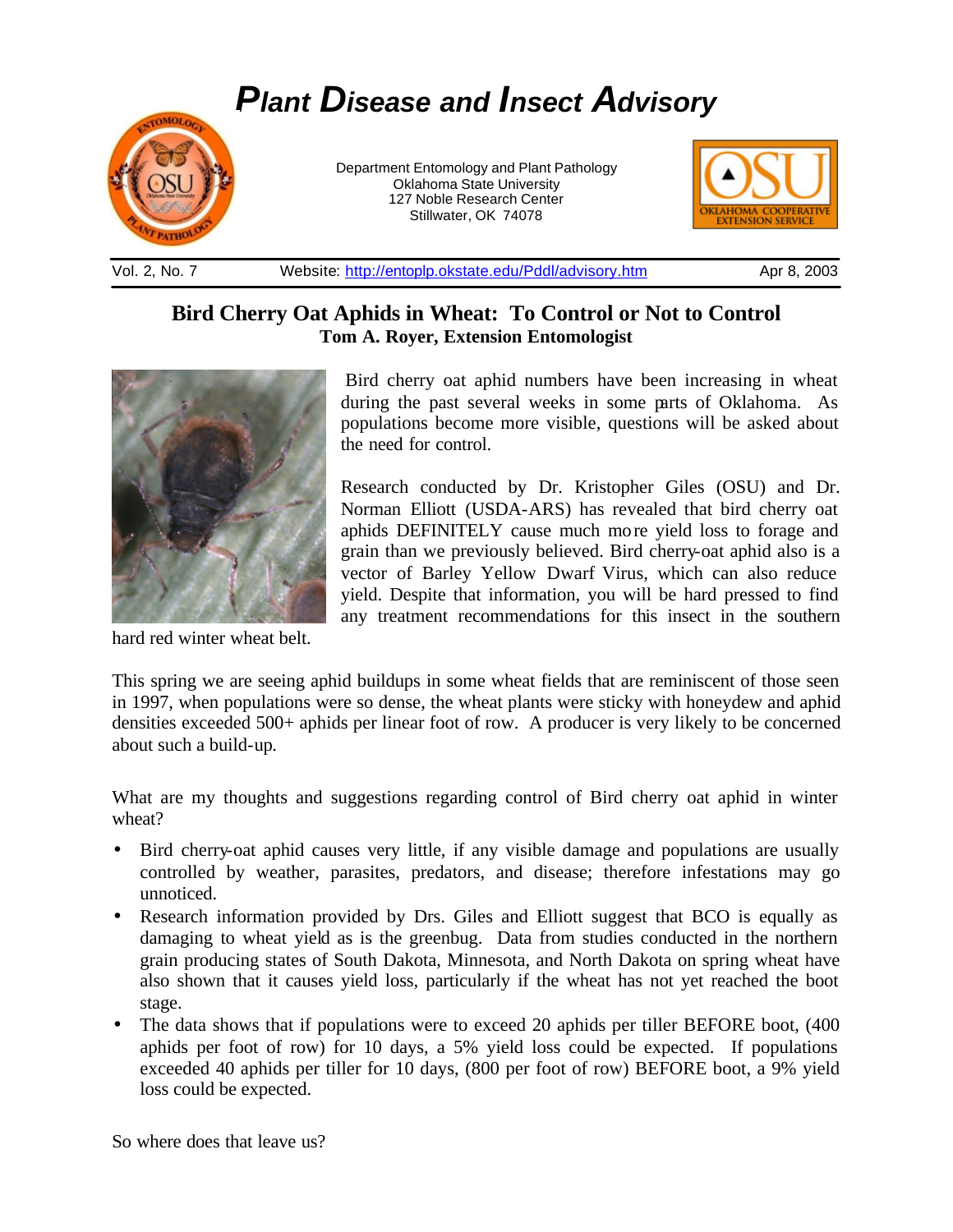#### **My suggestion is as follows:**

Aphids are preyed upon by tiny wasp parasitoids, which sting them and lay an egg inside of the aphid. As the wasp larva develops inside the aphid, it causes the aphid to become a "mummy". Look for the presence of mummies (they will be light tan colored) on wheat stems. If more you see mummies on at least 7 of 25 stems, don't treat because parasites are likely working on the other aphids as well.



If mummies are not evident, and a producer is trying to decide whether to treat, use the following steps to determine if a field should be treated:

Count the number of aphids on 25 individual tillers. Determine a potential **Yield Loss** from the aphids. Then determine your **Crop Value**, and your **Control Costs**. Use those numbers to estimate **Preventable Loss.** If **Preventable Loss** exceeds **Control Costs**, then Treat, otherwise, Do Not Treat.

| $\bullet$ | Step 1: Estimate Yield Loss:                                                                         |                 |                                        |                                                                                                                                                           |
|-----------|------------------------------------------------------------------------------------------------------|-----------------|----------------------------------------|-----------------------------------------------------------------------------------------------------------------------------------------------------------|
|           | Total # aphids<br>O<br>$=$ average # aphids/tiller<br>$\circ$<br>Yield loss estimate: $=$<br>$\circ$ |                 |                                        | /25<br><b>0.00</b> if aphid counts are less than 20 per tiller<br>0.05 if aphid counts are 20-39 aphids per tiller<br>0.09 if aphid counts are 40 or more |
|           | Step 2: Estimate Crop Value                                                                          |                 | $\mathbb{S}$                           | $/$ acre                                                                                                                                                  |
|           | Yield potential/acre<br>$\circ$                                                                      |                 | #                                      | bushels/acre                                                                                                                                              |
|           | value of grain per bushel<br>$\circ$<br>$=$ Crop Value<br>$\circ$                                    | $\underline{X}$ |                                        | per bushel<br>per acre                                                                                                                                    |
|           | Step 3: Estimate Control Cost                                                                        |                 |                                        | $/$ acre                                                                                                                                                  |
|           | Insecticide cost<br>$\circ$                                                                          |                 |                                        | $/$ acre                                                                                                                                                  |
|           | <b>Application Cost</b><br>$\circ$<br>$=$ Control Cost<br>O                                          | 土               |                                        | $/$ acre<br>/acre                                                                                                                                         |
| $\bullet$ | Step 4: Estimate Preventable Loss                                                                    |                 |                                        |                                                                                                                                                           |
|           | Crop Value/acre<br>$\circ$                                                                           | $\underline{X}$ |                                        |                                                                                                                                                           |
|           | <b>Yield Loss from aphid</b><br>$\circ$<br>$=$ Preventable Loss<br>$\circ$                           |                 |                                        |                                                                                                                                                           |
|           | IF Preventable Loss \$                                                                               |                 | is greater than <b>Control Cost</b> \$ | <b>TREAT</b>                                                                                                                                              |

IF **Preventable Loss** \$\_\_\_\_\_\_\_\_ is less than **Control Cost** \$\_\_\_\_\_\_\_\_\_\_\_ **DON'T TREAT**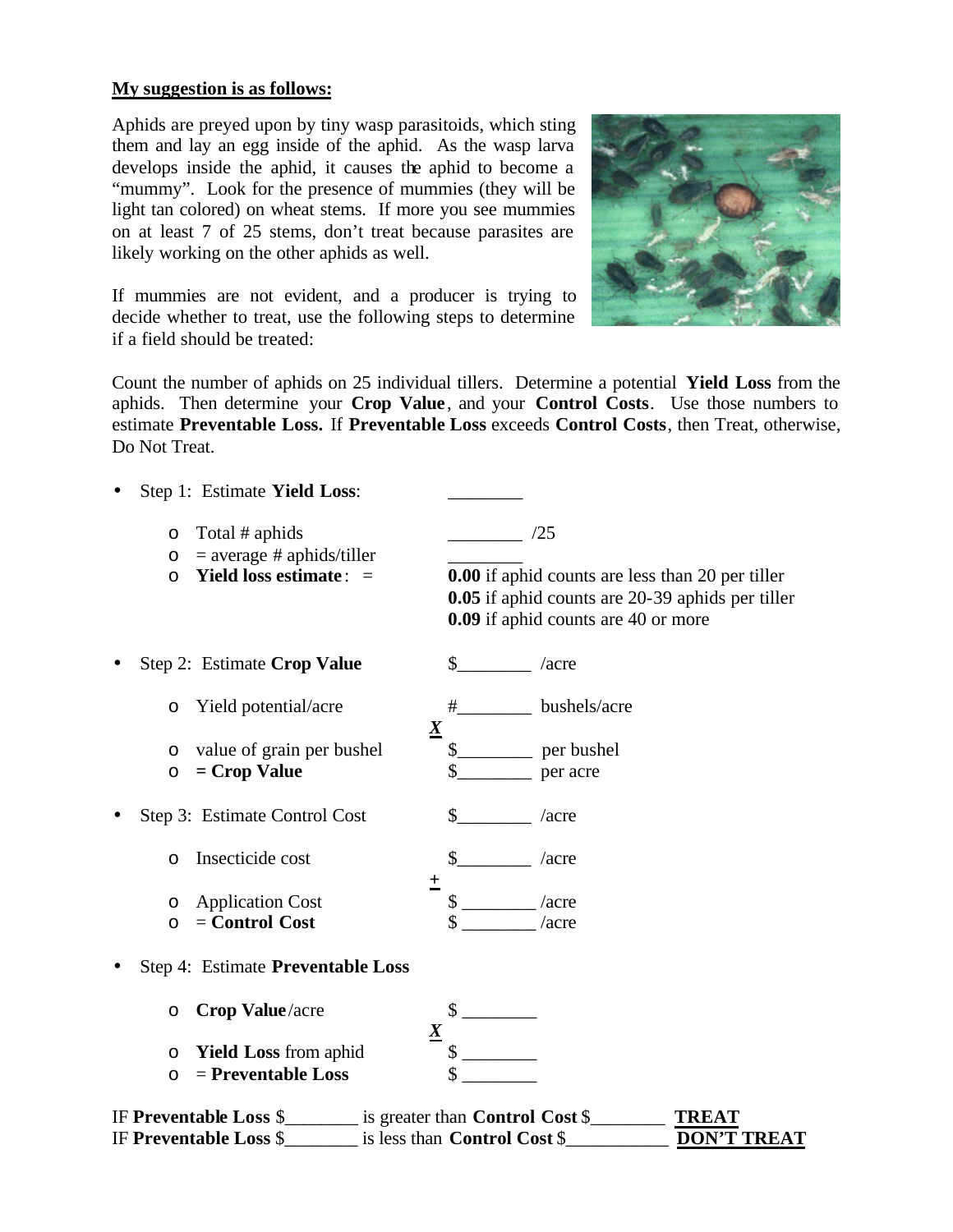The bottom line is that you shouldn't push the panic button. Natural enemies can reduce aphid numbers rapidly, so give them some time to work. If they are not present, use the guidelines I outlined before deciding to spray.



### **Wheat Disease Update - Oklahoma Bob Hunger, Extension Wheat Pathologist**

**Wheat soilborne mosaic virus (WSBMV).** In many years, WSBMV often is being "left behind" by this time of year because wheat plants tend to "out-grow" the virus as temperatures warm above 75 degrees. However, the cool temperatures we've had these last couple of weeks have extended or in some cases have increased the severity of symptoms. This is evident in Gene Krenzer's variety demonstration plot and our breeder screening nursery here at Stillwater. Symptoms also were observed in the Carver/Krenzer plots just north of the intersection of highways 51 and 74 near Marshall. Again, WSBMV is not a disease that should be of concern because of the multitude of good varieties

that are resistant to this disease. However, on a susceptible variety, WSBMV can decrease yields by as much as 70%.

**Leaf and stripe rust/foliar diseases.** Still no reports or observations of significant leaf rust or stripe rust in Oklahoma. Craig Siegerist (my technician) traveled on April 4 from Stillwater to Chickasha to Minco to Kingfisher to Crescent to Marshall and then back to Stillwater, and saw no leaf or stripe rust. He did see some scattered symptoms of tan spot/septoria on lower leaves, and heavy moderate to heavy powdery mildew at Marshall and Crescent. We also have not found pustules on wheat here at



Stillwater. For the most part, the wheat in this central-area of Oklahoma is at the growth stage where the flag leaf is just emerging or has emerged (about growth stage 8).



**Aphids/barley yellow dwarf virus (BYDV).** Aphids are heavy in many locations. On the trip described under foliar diseases, Craig found heavy aphid infestations at Chickasha, Crescent, and east of the intersection of highways 74 and 51 (east of Marshall). At these locations, symptoms of BYDV were evident, and Craig observed circular spots killed by the aphid/BYDV complex. More moderate aphid infestations were seen at Minco, Kingfisher, and at Marshall, with symptoms of BYDV also evident but not as striking.

**Reports from other states - Arkansas.** Dr. Gene Milus (wheat researcher in Arkansas) indicated to me on March 31 that WSBMV symptoms were light in his trials, that his tan spot plots had heavy symptoms, and that the wheat was later than normal but overall, pretty healthy. He had seen some aphids, but no BYDV, leaf rust or stripe rust.